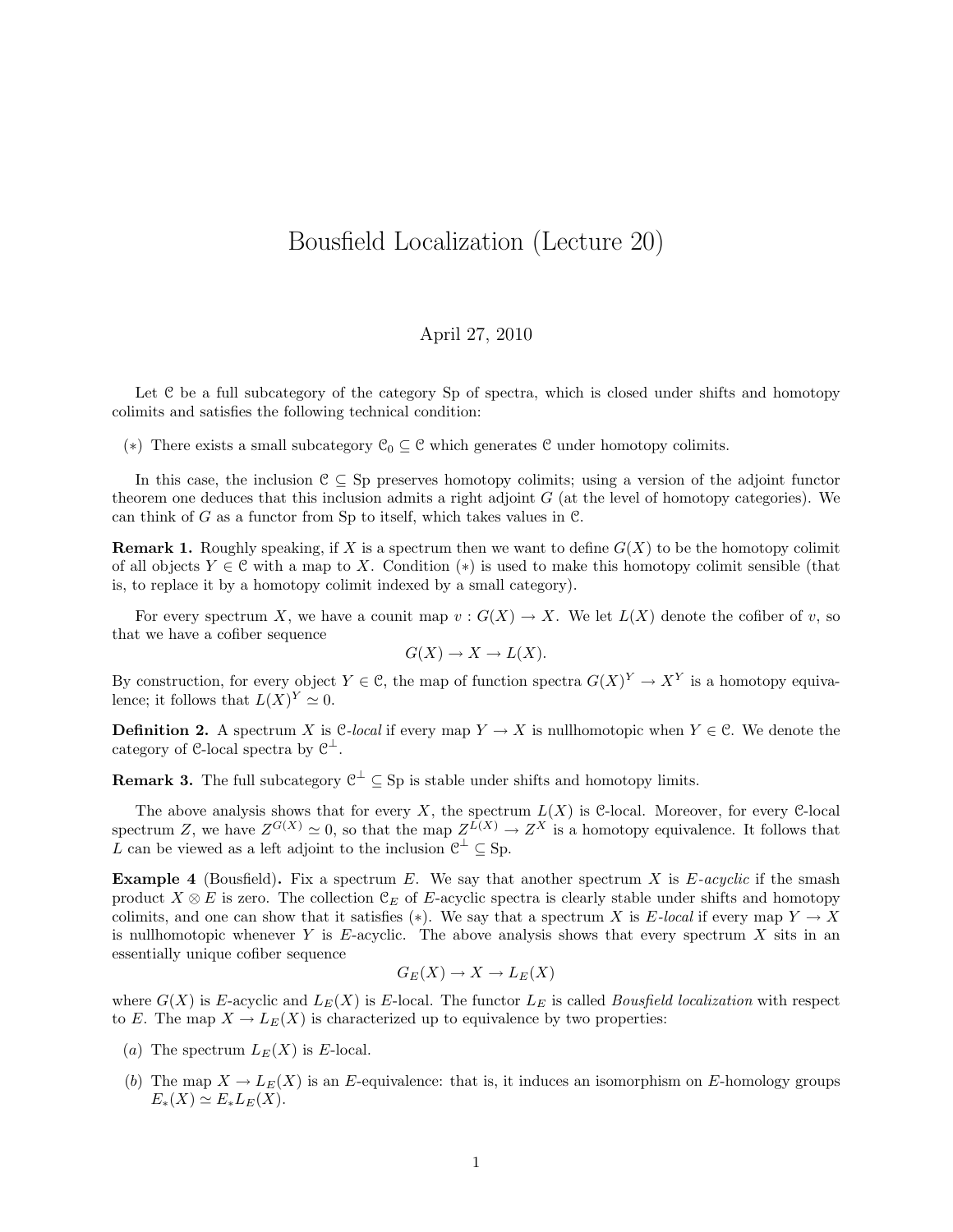**Example 5.** Let E be a ring spectrum. If X is an E-module spectrum, then X is E-local. Indeed, suppose that Y is E-acyclic and we are given a map  $f: Y \to X$ . Then f can be written as the composition

$$
Y \xrightarrow{f} X \to E \otimes X \to X.
$$

The composition of the first pair of morphisms factors as a composition

$$
Y \to E \otimes Y \stackrel{{\rm id} \, \otimes f}{\to} E \otimes X,
$$

and is therefore nullhomotopic since  $E \otimes Y \simeq 0$ .

**Remark 6.** Let E be an  $A_{\infty}$ -ring spectrum and X an arbitrary spectrum, and let  $X^{\bullet}$  be the cosimplicial spectrum given by  $X^n = E^{\otimes n+1} \otimes X$ . Each  $X^n$  is E-local, so the totalization  $\lim_{x \to \infty} X^{\bullet}$  of  $X^{\bullet}$  is E-local. It follows that the canonical map  $X \to \lim_{\longleftarrow} X^{\bullet}$  factors through a map  $\alpha : L_E X \to \lim_{\longleftarrow} X^{\bullet}$ . In many cases, one can show that  $\alpha$  is a homotopy equivalence: that is, the cosimplicial object  $X^{\bullet}$  is a means of computing the E-localization of X.

**Example 7.** Let E be the Eilenberg-MacLane spectrum  $H\mathbf{Q}$ . Then a spectrum X is E-acyclic if and only if the homotopy groups  $\pi_*X$  consist entirely of torsion. A spectrum X is E-local if and only if the homotopy groups  $\pi_* X$  are rational vector spaces.

Example 8. The theory of Bousfield localization works in a very general context. For example, rather than working with spectra, we can work with chain complexes of abelian groups. Fix a prime number  $p$ . We say that a projective chain complex  $A_{\bullet}$  is  $\mathbf{Z}/p\mathbf{Z}$ -acyclic if  $A_{\bullet} \otimes \mathbf{Z}/p\mathbf{Z}$  is nullhomotopic: equivalently,  $A_{\bullet}$  is  $\mathbf{Z}/p\mathbf{Z}$ -acyclic if each homology group  $H_n(A_{\bullet})$  is a  $\mathbf{Z}[\frac{1}{p}]$ -module. We say that  $A_{\bullet}$  is  $\mathbf{Z}/p\mathbf{Z}$ -local if every map from a projective  $\mathbb{Z}/p\mathbb{Z}$ -acyclic chain complex into  $A_{\bullet}$  is nullhomotopic.

For any projective chain complex  $A_{\bullet}$ , we define its completion  $\overline{A}_{\bullet}$  to be the homotopy limit

$$
\varprojlim_{n} A_{\bullet} \otimes \mathbf{Z}/p^{n}\mathbf{Z}.
$$

As a homotopy limit of  $\mathbf{Z}/p\mathbf{Z}$ -local chain complexes, we conclude that  $\widehat{A}_{\bullet}$  is  $\mathbf{Z}/p\mathbf{Z}$ -local. On the other hand, a simple calculation shows that the map  $A_{\bullet} \to \hat{A}_{\bullet}$  induces a quasi-isomorphism modulo p, so that  $\hat{A}_{\bullet}$  can be identified with the  $\mathbf{Z}/p\mathbf{Z}$ -localization of  $A_{\bullet}$ .

In general, it is good to think of Bousfield localization as involving a mix of Examples 7 and 8. In algebro-geometric terms, it can behave sometimes like restriction to an open subscheme (as in Example 7) and sometimes like completion along a closed subscheme (Example 8). Our next goal is to describe Bousfield localizations of the first type more precisely.

**Lemma 9.** Let  $\mathfrak{C}, \mathfrak{C}^{\perp}, G$ , and L be as above. The following conditions are equivalent:

- (1) The subcategory  $\mathcal{C}^{\perp} \subseteq \text{Sp}$  is stable under homotopy colimits.
- (2) The functor L preserves homotopy colimits.
- (3) The functor G preserves homotopy colimits.
- (4) The functor L has the form  $L(X) = K \otimes X$  for some spectrum K.

*Proof.* We first prove (1)  $\Rightarrow$  (2). Assume  $\mathcal{C}^{\perp}$  is stable under homotopy colimits. For any diagram of spectra  ${X_\alpha}$ , we have canonical maps

$$
\varinjlim X_{\alpha} \xrightarrow{\gamma} \varinjlim L(X_{\alpha}) \xrightarrow{\beta} L \varinjlim X_{\alpha}.
$$

The fiber of  $\gamma$  belongs to C (since C is stable under homotopy colimits), and  $\underline{\lim}_{\to} L(X_\alpha) \in \mathbb{C}^\perp$  by (1). It follows that  $\beta$  is an equivalence.